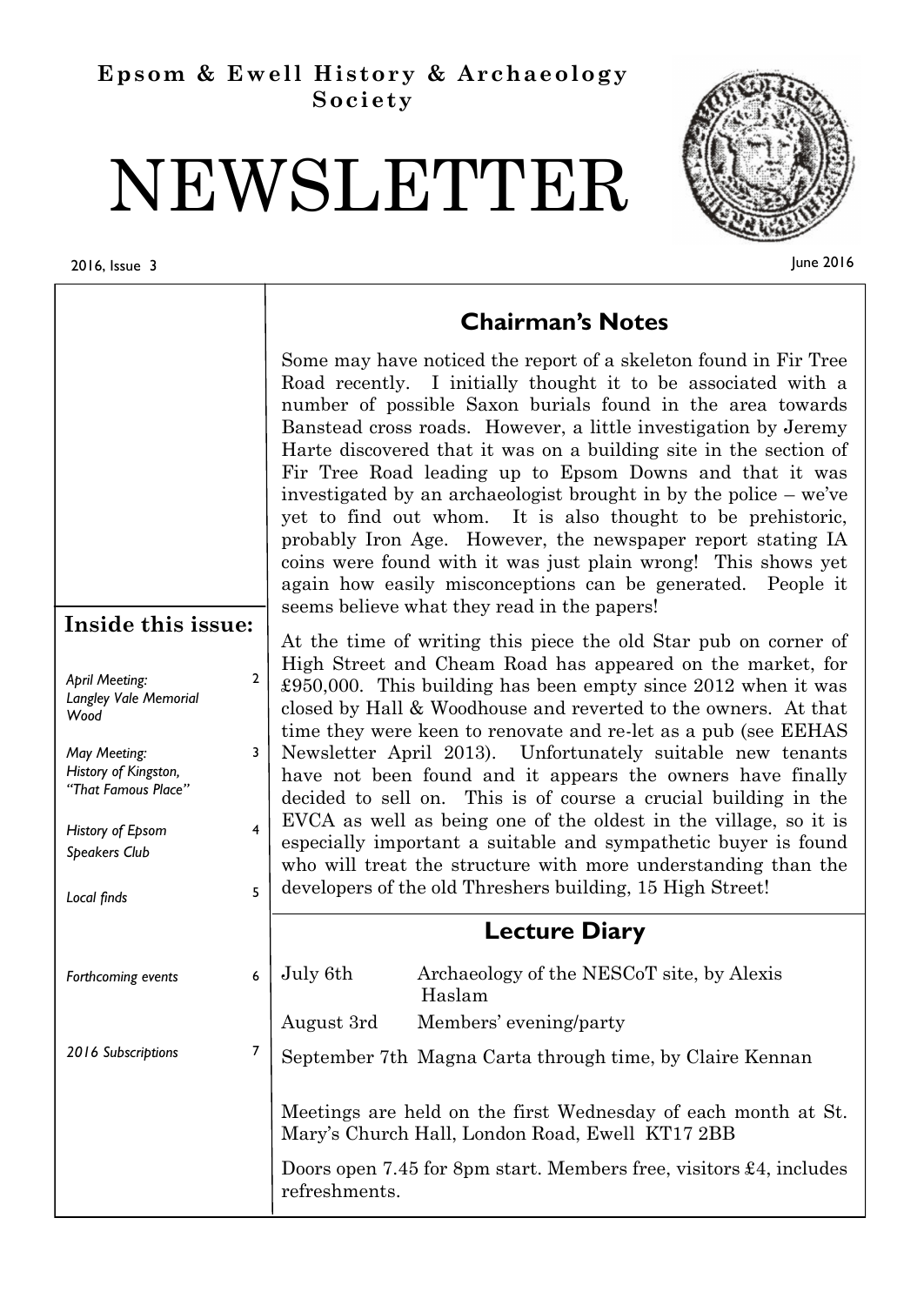#### **April Meeting - Langley Vale Memorial Wood – Paddy Byrne**

#### **Steve Nelson**

Paddy Byrne spoke to us about the Woodlands Trust and specifically their current flagship project – the Centenary Wood at Langley Vale. He outlined the work of the Trust from its establishment in 1972, by Ken Watkins, who formed the first Woodland in Devon as an initiative to nurture interest for "natural" woodlands at a time when few others were interested. The Forestry Commission being the only official body involved with trees and woodland development. However, the FC is primarily a commercial enterprise. The Woodlands Trust was and still is concerned over the loss of ancient or natural woodland cover. While some 44% of Europe is covered by trees it is only 13% in UK of which less than 2% is classed as ancient woodland. Since its establishment the Trust now runs some 1200 woods across England, Wales and NI.

Paddy explained what is meant by "ancient" or native woodland and how to recognise it – essentially it is that which has existed since c1600, an arbitrary date taken simply as that when identifiable mapping becomes available. It consists in the main of broadleaved trees. Many of our now well recognised trees are not indigenous; the Sycamore is not nor is the Weeping Willow, an import from China. Other indicators are underwood bluebell cover, particularly the smaller old bluebell variety. There used to be a train of thought that the date of establishment of a wood could be estimated by the extent of bluebells present, although it is debated how valid this is. The exploitation of woodland has, of course, changed over time from largescale clearance in prehistoric times to the cutting down of trees in the post medieval period. However, woodlands decreased alarmingly during and after WW1 and WW2. While the Trust's original aim was the protection of ancient woodland there is now a change of emphasis to the establishment of "new" natural woods.

The Trust's current principle initiative is their Centenary Project, creating four new woodlands over the country as a legacy and commemoration of the First World War. Langley Vale is intended to be the largest of these. The site of 640 acres stretching from just south of the race course and Langley Vale "village" to the M25 was acquired in 2014. This is particularly appropriate as much of the area was used for training purposes in WWI. Paddy mentioned the possibly unique survival of the "flag pole" in Round Wood which became known as Gas School Wood locally, as flag poles there indicated the wind direction predicting which way bonfire smoke, used to simulate gas attacks, would go. The area was formally largely arable farming and, incidentally, some of the northern area was field walked as part of EEHAS Hinterland Project a few years ago. Since 2014 the Trust has been fundraising – some £9m is required. The project is currently at the stage of discussing the various environmental impact assessments that have been completed, with planning authorities and the Forestry Commission. A full archaeological survey was completed by SCAU in October 2014. The next, eagerly awaited stage will be to actually start planting. This is expected to be in November this year. Meanwhile you can become involved in the Seeds to Trees initiative or actually Buy a Tree to dedicate in commemoration of WWI or volunteer to help with the tree planting.

The Woodlands Trust is clearly a well organised charitable body with some 300 full and part time staff in offices across England, Wales and NI but is also heavily dependent on and committed to its volunteer sector. It is also extremely successful at fundraising – at least half of the £9m required for Langley Vale has already been raised.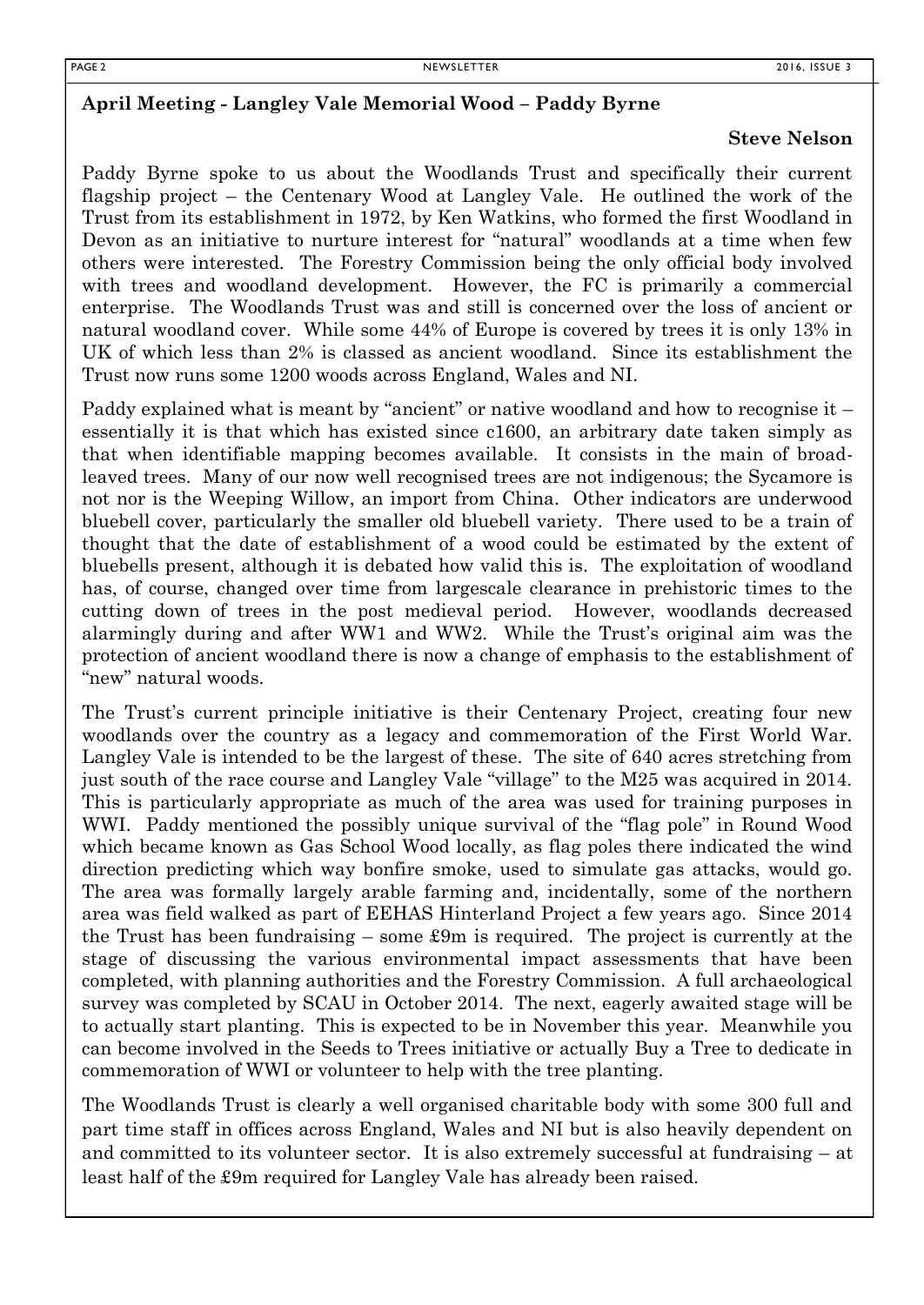

#### **May Meeting - History of Kingston, "That Famous Place" - Shaan Butters**

#### **Lou Hays**

The subtitle, "That Famous Place", is taken from Shaan's most recent book on the history of Kingston upon Thames. As an acknowledged local historian, she has written a number of books and this latest is an updated and newly entitled version of a previous edition; it has been written with not only historians and students, but also the curious public in mind and is complete with Bibliography and notes for those interested in research.

The heart of the story covers the development of the area from prehistoric times through its metamorphosis from a 'place', into a full town and eventually to a Royal Borough.

There has been activity for hundreds and thousands of years in the area surrounding Kingston, Richmond, Ham and Kew. Finds including a mesolithic adze and 35 usable neolithic hand axes in the river at Kingston bear witness to this activity. Sites of possible Roman buildings and Saxon homesteads illustrate that human movements continued in the area.

Shaan took us quickly from the stone age, through the Bronze, Iron, Roman and Saxon periods. She covered the blend of fact and mythology surrounding the Coronation Stone; to the Domesday records showing it to be a rural area. On through the fluctuating fortunes as trade waxed and waned in parallel with the events of the age. The building of Hampton Court had a positive impact; the balancing act of sides taken in the Civil War; the positive benefit of coach travel was eventually adversely affected by the advent of railways which brought a different prosperity together with problems of over population.

We chased through the events of the  $20<sup>th</sup>$  century and the growth of the aviation industries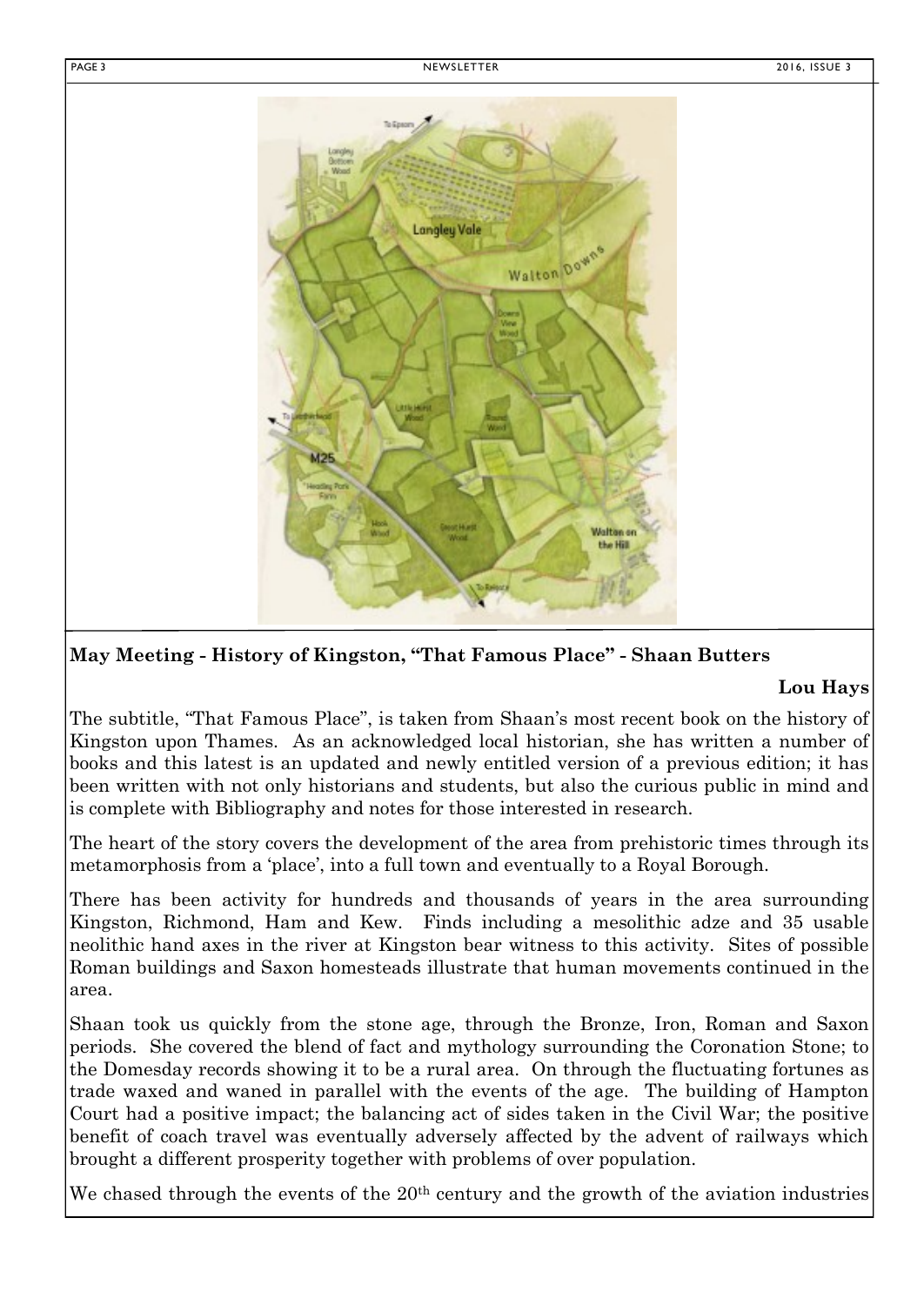and other light industries bringing us to the most recent changes wrought by the University and the cultural impact that this has had.

These notes are only intended to give a flavour of what was a fascinating insight into the history of Kingston, but brevity can do small justice to the talk which was delivered with panache and an in depth knowledge by Shaan Butters. For those wanting the full story, it can be found in her book, "That Famous Place". Our sincere thanks to Shaan for her lively and absorbing talk.

## **History of Epsom Speakers Club**

#### **Elizabeth Bennett**

Epsom Speakers Club is part of an organisation called Toastmasters International, which was founded by Ralph Smedley in California in 1924 to teach Public Speaking and Leadership skills. TI has no connection with the toastmasters in red coats who officiate at formal banquets.

ESC itself was founded in October 1966, and is one of the three oldest TI clubs in this country. It was originally known as Epsom Toastmasters. It received its Charter at the appropriately named Charter Inn, a pub in Epsom High Street which has long since disappeared. The Charter dinner was held on Friday 24 February 1967 and was attended by the Mayor. The first AGM was held at the Spread Eagle Hotel on 15 June 1967 and Club meetings from then until 16 February 1970 were held at the Spread Eagle. The venue for earlier meetings is not given in the minute book.

A committee meeting on 7 January 1970 decided to look at Bourne Hall and the Queen Adelaide as possible venues. The first club meeting at Bourne Hall was held on 16 March 1970, a month before the official opening by the Lord Lieutenant, The Right Honourable The Earl of Munster P.C. K.L.I., on 17 April 1970. A committee meeting on 18 March decided to make the arrangement permanent. ESC has met at Bourne Hall ever since and is probably the longest regular hirer of the facilities.

ESC was originally a male only Club and remained so until a resolution was passed at the 1986 AGM "That club rules be changed to admit ladies". Before that it held "Bring a Guest" evenings when ladies were welcomed. One or two attended regularly as guests and one of these became the first female President in the 1990/91 season. In the 1970s Bourne Hall provided a bar for the club's exclusive use and there were dinner meetings every three months. The President's Dinner, also held at Bourne Hall, was a formal black tie event with the Mayor invited as the principal guest.

Rising costs forced the Club to discontinue these events, except for an annual informal President's Dinner and a buffet dinner in 1991 to celebrate its Silver Anniversary, which was attended by a number of former members. Like many clubs ESC has had its ups and downs. It has survived this roller coaster, and plans are going forward to celebrate its Golden Anniversary.

This article could not have been written without information provided by past and present ESC members and my thanks go to them.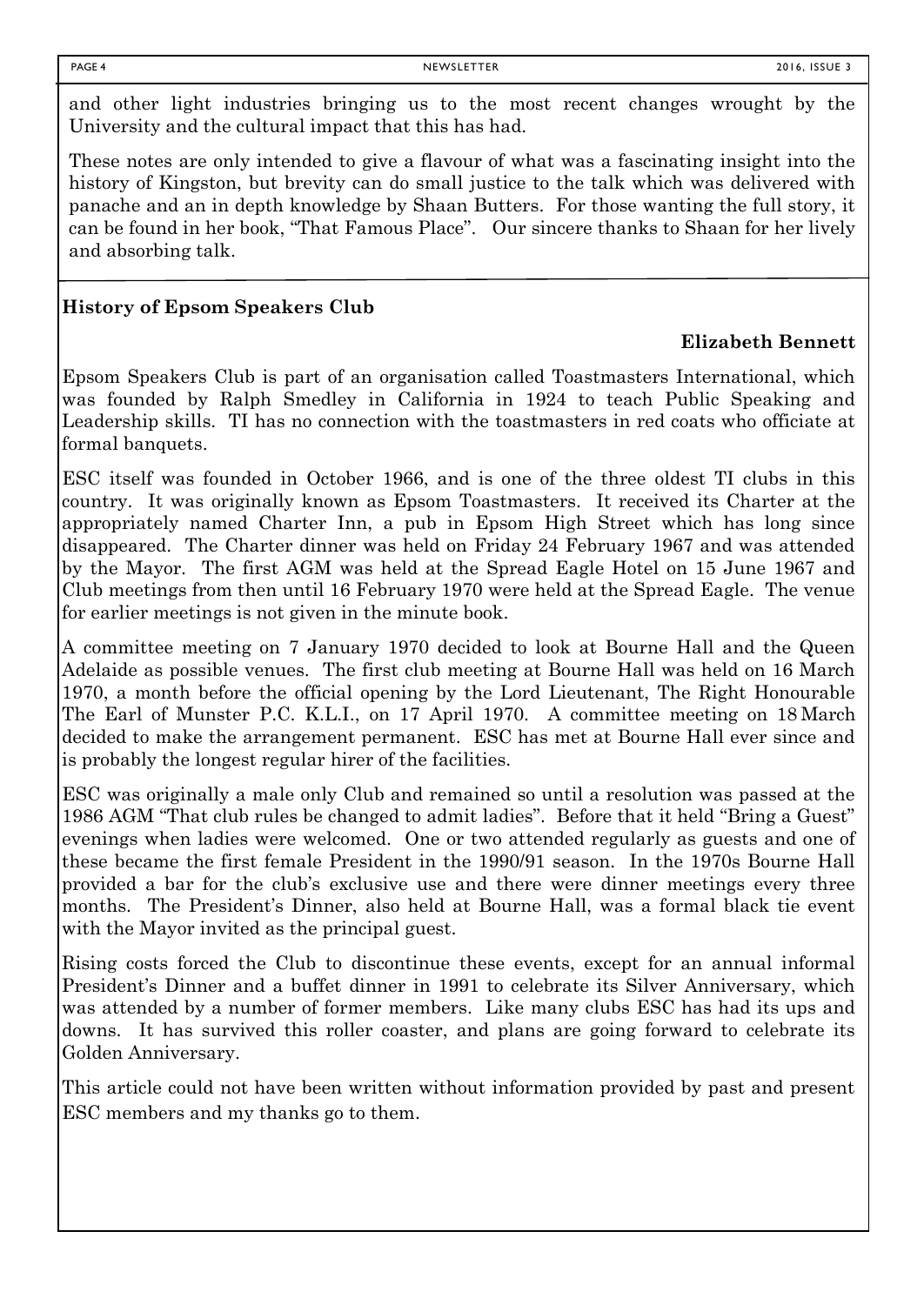## **LOCAL FINDS**

Thanks to Jeremy Harte of Bourne Hall Museum for this information.

# **Saxon Coin**

This Saxon period coin, a fine example of a silver "sceat" ,was found by a metal detectorist in 1996 near the junction of Banstead Road and The Bridle Path. It is thought to have been minted in The Netherlands in around 700-750. Formally it is a "Series E, secondary phase variety c-related (sub-variety h)", but colloquially known as a "porcupine" sceat.



Portable Antiquities Scheme / CC BY

#### **Mirror Case**

This fourteenth-century punched-point mirror case was found by Nathan Brewer in Nonsuch Park.

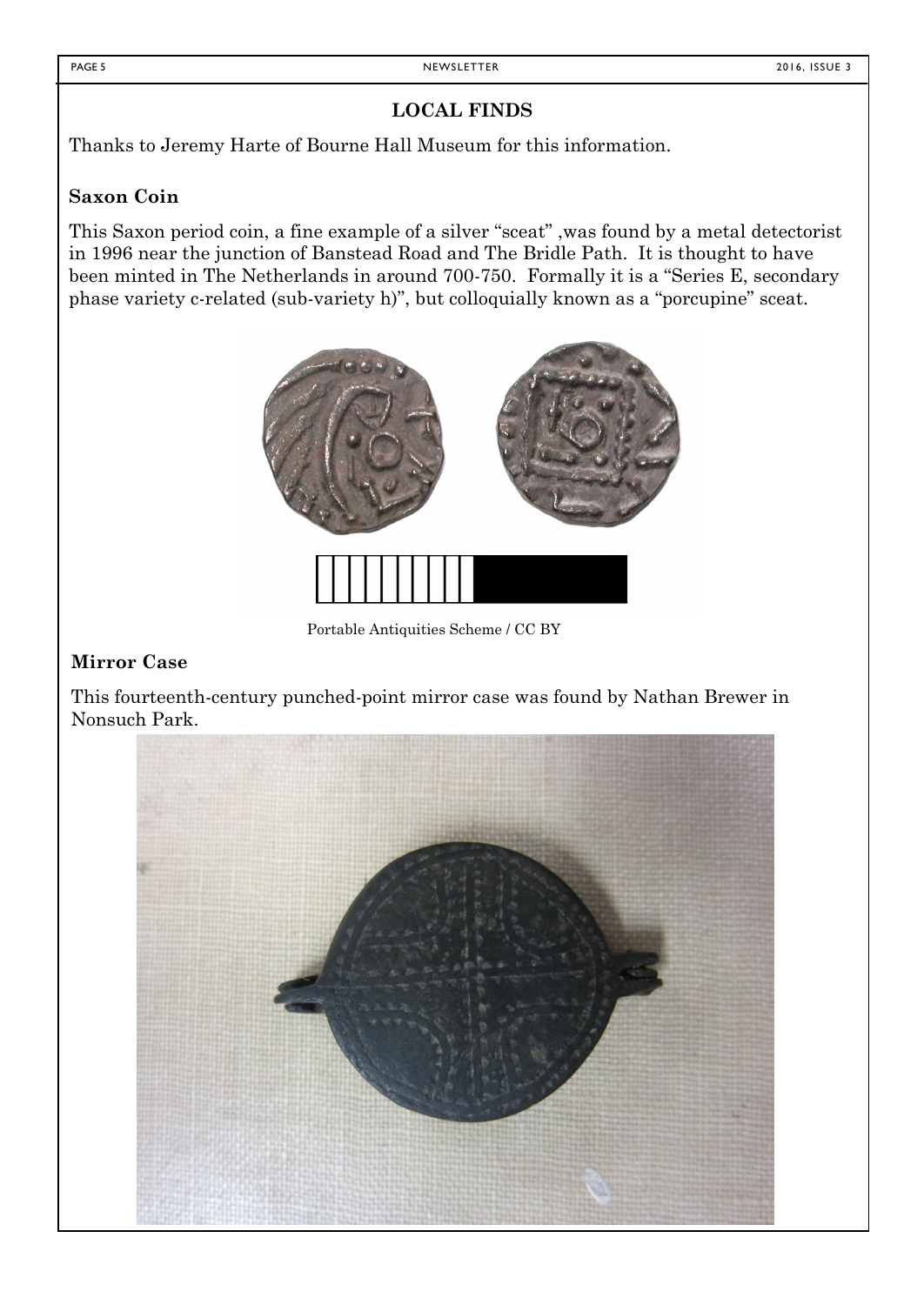#### **Forthcoming Events**

## **Jutland: Family activities**

**Friday** 3rd June 2016, The National Archives, Kew

This afternoon will feature a number of nautical craft activities that help tell the story of the Battle of Jutland. Children will also learn about Jack Cornwell whose valour during the battle was recognised when he was awarded the Victoria Cross, making him the youngest recipient of the medal during the First World War. This event will be run in conjunction with the Scout Association.

For ages 5-10. Registration is required. Free. For further information:

https://www.eventbrite.co.uk/e/jutland-family-activities-tickets-22785078784?aff=culture24

## **Surrey in the Great War: A County Remembers Showcase Day**

Sunday 5th June 2016, 1-6 pm, The High Street, Caterham, CR3 5UE

One hundred years ago, Surrey was playing its part in the first global war between modern, industrial nations. It was a conflict which called for previously-unthinkable sacrifices by the county's people, young and old, rich and poor. How did Surrey respond? Surrey Heritage, through its four-year Heritage Lottery Fund-supported project Surrey in the Great War: A County Remembers, calls you to enlist to help to investigate this question. They're hosting a gazebo at the Caterham Festival street party, to showcase Surrey in the Great War. Visit their gazebo to discover local displays on east Surrey life on the Home Front; find out about volunteering opportunities; and bring your family WW1 memorabilia and stories to be looked at by their team. Family craft activities will be available.

For further information:

Contact the project team on 01483 518239 / 518238 or surreyinthegreatwar@surreycc.gov.uk or visit the project website: http://www.surreyinthegreatwar.org.uk

# **Eye in the Sky: Gathering First World War Intelligence**

Tuesday 7th June 2016, The National Archives, Kew

Their experts will offer insights into the processes and circumstances under which these images were taken, how intelligence gathering changed as a result of the war, and what these photographs meant from a tactical perspective. They are proud to present a new set of events that delve into the shadowy realms of espionage and intelligence gathering. This season they will be looking at how intelligence was collected during the First World War and how a nation's secrets are ultimately protected or betrayed by the will and whims of individual personalities.

Registration is required. Cost £10.00 (Friends of The National Archives: £8.00). For further information:

https://www.eventbrite.co.uk/e/eye-in-the-sky-gathering-first-world-war-intelligence-tickets-22784199153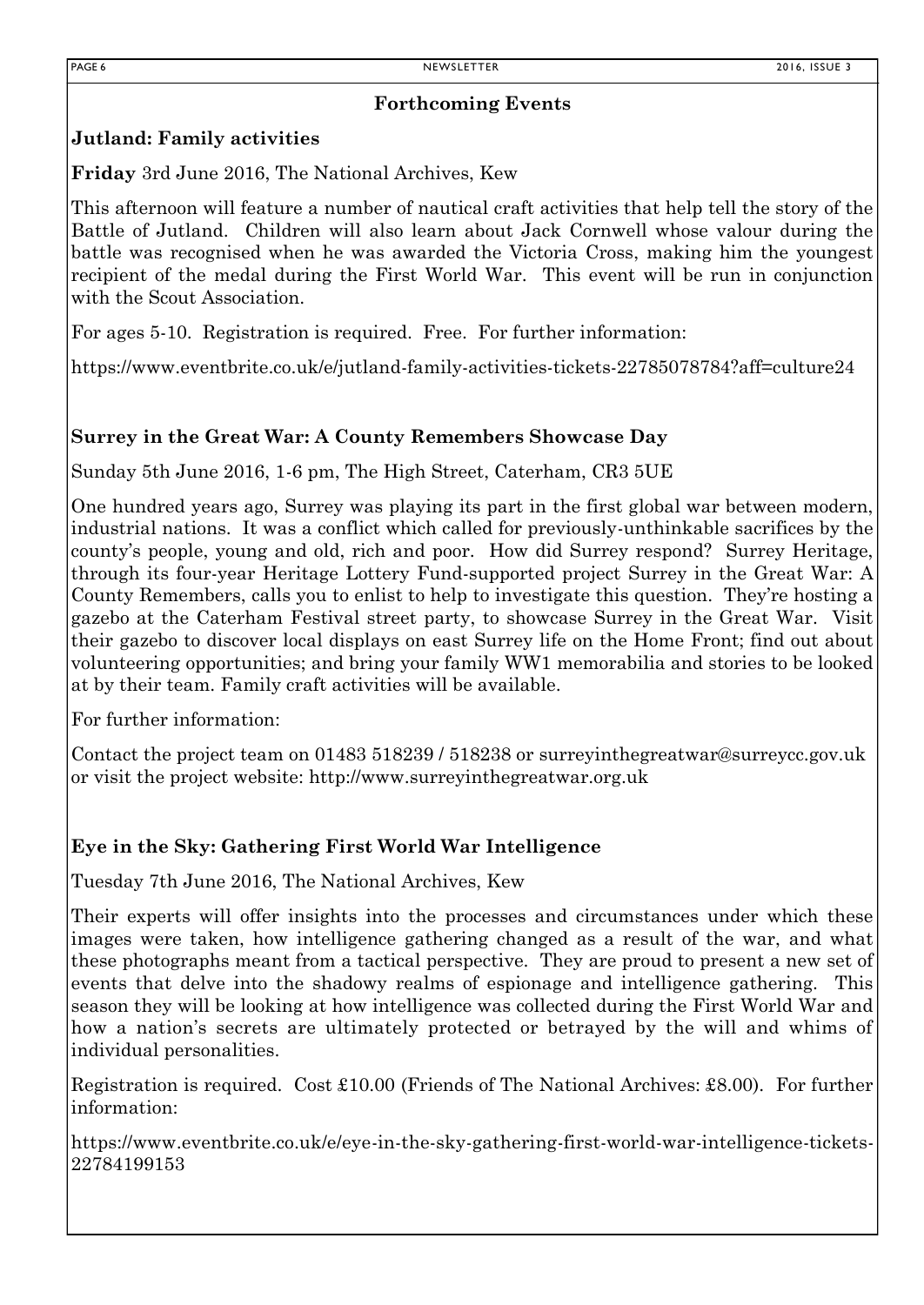#### **Ordnance Survey Ancient and Modern**

"History of the Ordnance Survey", by Colin Brown. A talk to KuTASoc onThursday 9th June 2016, 8 pm, Surbiton Library Halls, Ewell Road, Surbiton.

#### **The Somme**

Saturday 11th June 2016, Bourne Hall Museum, Ewell

Just 141 days later, when the offensive ended, a huge total of 420,000 Allied men had been killed or wounded, including 70 men from Epsom and Ewell. Learn about one of the darkest days for the British Army and discover why the human cost was so high. See the weapons and equipment that the troops used to live and fight.

For ages 7-13. Cost £5.00 (including one accompanying adult).

#### **Somme Day**

Saturday 18th June 2016, Bourne Hall Museum, Ewell

The battle was marked by terrible losses and seemed to epitomise the futility of trench warfare. On the first day British casualties were 57,000 and by its end the loss on both sides would be more than 1.5 million men. Learn what it was like for the Tommy, see his equipment and weapons. See the working drill for a machinegun, the weapon that cut men down in their thousands.

#### **2016 Subscriptions**

Members are reminded that subscriptions for 2016 became due on 1st January. Subscriptions can be paid at the monthly meetings, or by post to the Treasurer, Jane Pedler, or the Membership Secretary, Doreen Tilbury. Subs are £10 for ordinary membership, £14 for family membership, £6 for student, or £14 for corporate and school memberships. A slip is provided below:

#### **2016 Subscriptions**

I (we) wish to renew membership for 2016 Amount enclosed.........................

Name and address……………………………………………………

………………………………………………………………………….. …………………………………………………………………………..

E-mail address………………………..………………………………